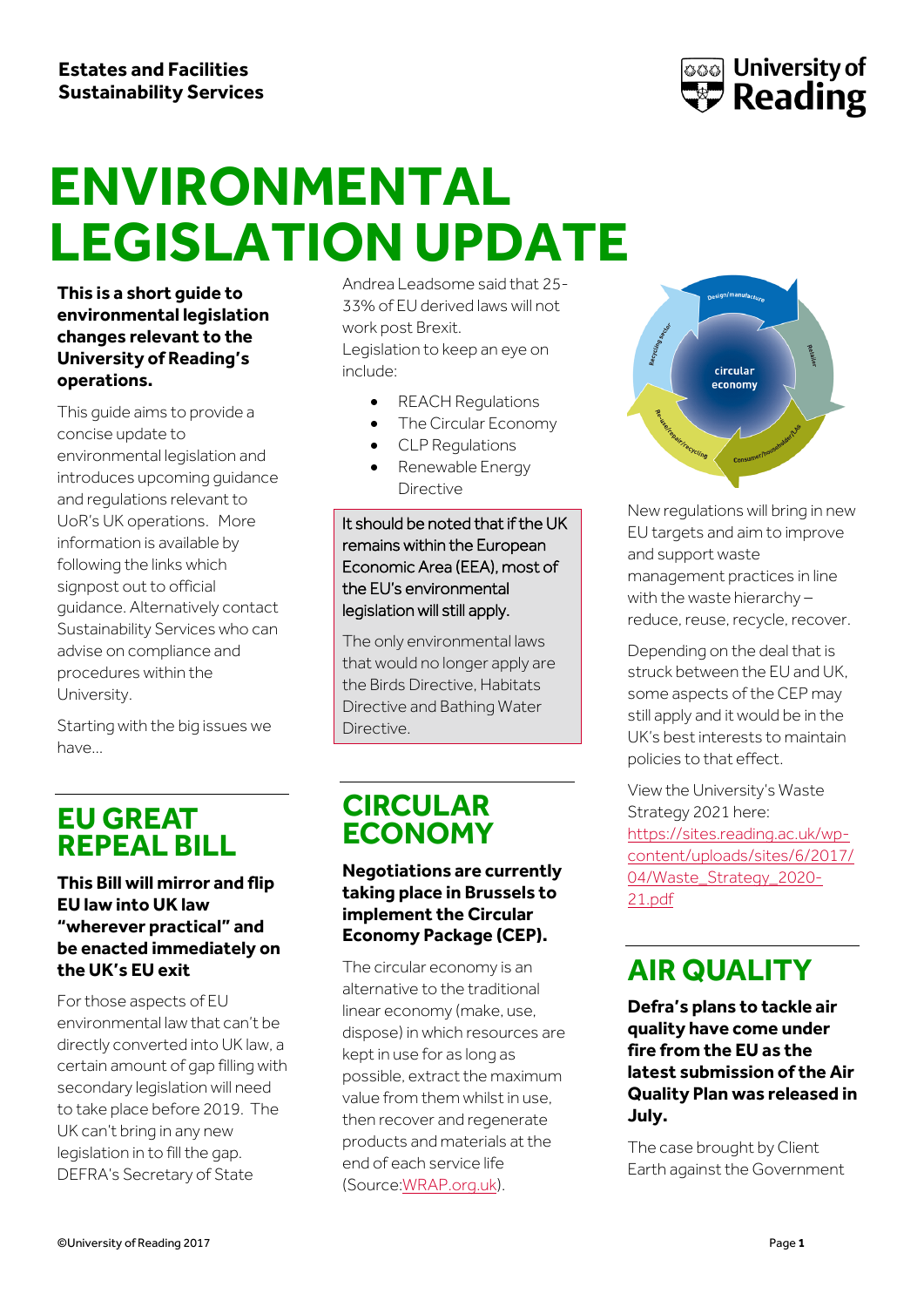#### UoR Newsletter

will be familiar with most people and it is likely that they will be taking action again due to Defra's attempts to bring an appropriate plan forward.

Defra's plans are likely to effect the following activities relevant to the University;

- Infrastructure projects
- Vehicle emissions
- Generators
- Permitted activities.

More information about Defra's plan can be found on their website:

[https://www.gov.uk/governme](https://www.gov.uk/government/publications/air-quality-plan-for-nitrogen-dioxide-no2-in-uk-2017) [nt/publications/air-quality](https://www.gov.uk/government/publications/air-quality-plan-for-nitrogen-dioxide-no2-in-uk-2017)[plan-for-nitrogen-dioxide-no2](https://www.gov.uk/government/publications/air-quality-plan-for-nitrogen-dioxide-no2-in-uk-2017) [in-uk-2017](https://www.gov.uk/government/publications/air-quality-plan-for-nitrogen-dioxide-no2-in-uk-2017)

### **ENERGY AND CARBON**

**Following the Paris Agreements, the UK entered into an agreement with the EU to help achieve 2°C target by 2020.** 

Negotiations as to the UK allocations to the target depends on the outcome of Brexit. Either the UK continues as part of the EU team or submits its own NDC – but no back tracking is allowed.

Read more in a paper by the House of Lords Brexit: Environment and Climate **Change** [https://publications.parliament.](https://publications.parliament.uk/pa/ld201617/ldselect/ldeucom/109/109.pdf) [uk/pa/ld201617/ldselect/ldeuc](https://publications.parliament.uk/pa/ld201617/ldselect/ldeucom/109/109.pdf) [om/109/109.pdf](https://publications.parliament.uk/pa/ld201617/ldselect/ldeucom/109/109.pdf)

Due to be scrapped in 2019. The government will be putting forward an alternative scheme that is likely to be based on ESOS.

#### **Energy Saving Opportunity Scheme**

HEPA received formal notification from the Environment Agency that universities are exempt from the ESOS Scheme if they are defined as a contracting authority under the Public Contracts Regulations.

[http://www.energylivenews.co](http://www.energylivenews.com/category/policy-legislation/) [m/category/policy-legislation/](http://www.energylivenews.com/category/policy-legislation/)

### **JAPANESE KNOT WEED**

**Invasive non-native species are one of the biggest threats to our environment. They cost the economy and some even threaten our health.**

The Wildlife & Countryside Act, Environmental Invasive Species Regulations and the Infrastructure Act are all proactive regimes that are in place to manage this threat. The Infrastructure Act now allows regulars to approach land owners to enter into an agreement (SCA) to manage JKW. If these agreement are ineffective an order can be raised (SCO). SCA and SCO are not in effect as yet as guidance needs to be released by DEFRA.



The University's [Habitat](http://www.reading.ac.uk/web/files/Grounds/Habitat_Managment_Plan.pdf)  [Management Plan](http://www.reading.ac.uk/web/files/Grounds/Habitat_Managment_Plan.pdf) details how the University manages invasive species.

#### **THAMES WATER AND NEW SENTENCING GUIDELINES**

**At the beginning of the year Thames Water got a lot of press for a significant fine of £20.3 million for a number of pollution incidents on 8 sites over a long period of time.** 

The Environmental Offences Guidelines published by The Sentencing Council is used by the courts to ensure consistence of sentencing across the UK. Higher fine are now being introduced as a result of the guidelines. The guide takes into account the turnover of a company to ensure that large companies are held to account. The Courts now take into account; history of offences, systems in place and environmental incident reporting procedures. It is now no longer cheaper to offend.